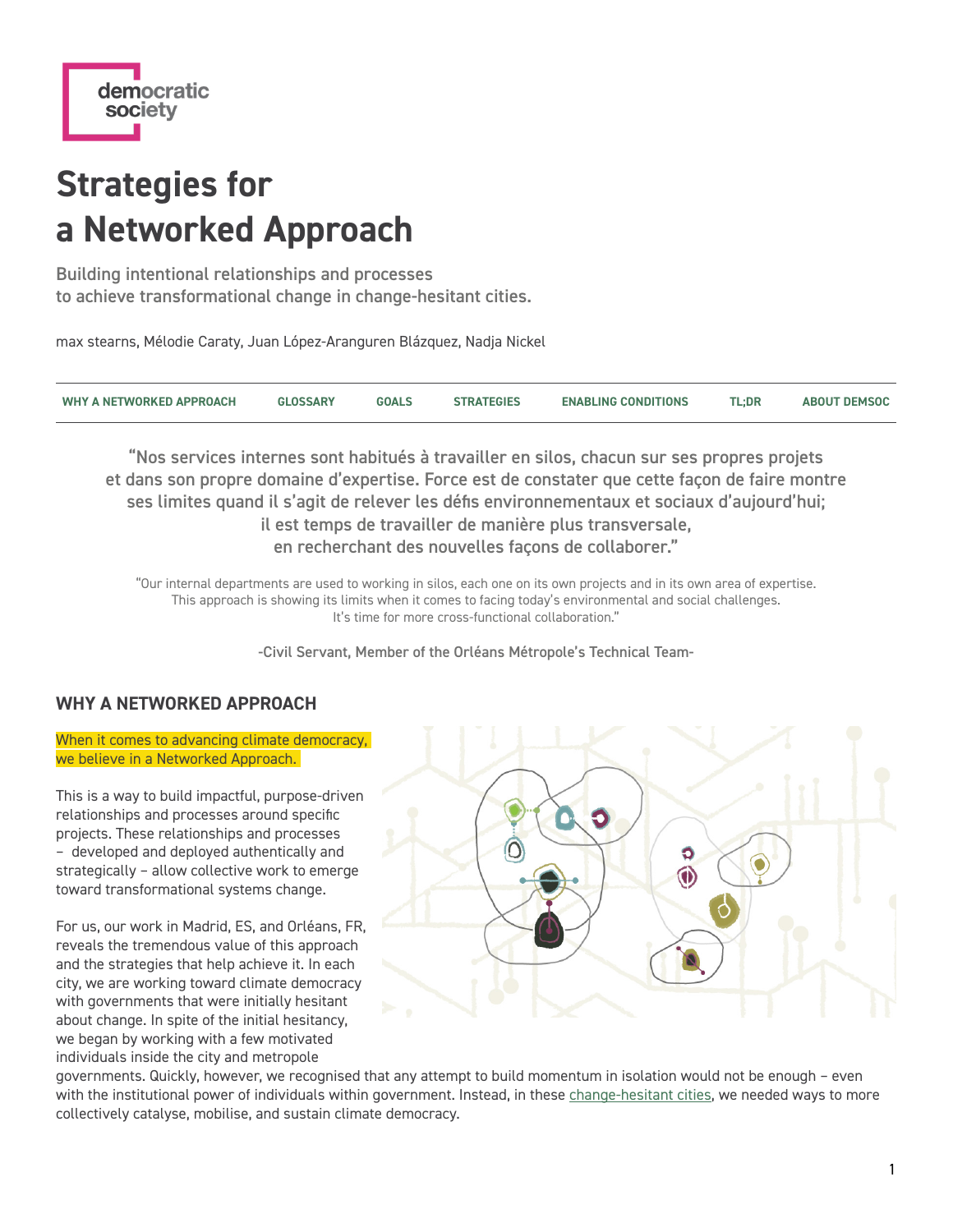

What emerged are the Strategies for a Networked Approach. These strategies are not solutions, but ways of thinking, interacting, and working with others: humbly, intentionally, and collaboratively.

In technical terms, an effective and strategic Networked Approach looks like [meaningfully inefficient](#page-2-1) processes to cultivate [antifragile,](#page-2-2) [purpose-driven](#page-2-3), [impact networks](#page-2-4) with the capacity to [scaffold](#page-2-5) [emergent](#page-2-6) configurations of [climate democracy](#page-2-7). (Ooph -Don't worry, we'll break this all down).

To put it more simply, the strategies are (some) ways to intentionally build genuine relationships around real projects with processes that allow transformational change to flourish and thrive.

Importantly, while the strategies were born out of complex and initially resistant cities, they can extend beyond those situations. For example, our collective experience at Democratic Society suggests the Strategies for a Networked Approach may show positive effects in [courageous cities](#page-3-1), already pursuing climate democracy, as well as in organisational and regional levels of action. In our future explorations of the strategies for a networked approach, we may dig deeper into these settings, but, here, we choose to focus on the challenging settings of cities with a reluctance to act. These are the cases where the most strategic and energetic action must be taken. For we can heighten the pace of those already acting, but we must enable those to act who have not yet already.

It is important to acknowledge we are not the first to recognise this kind of approach. Our aim, however, is to add our own hue to an already vibrant [conversation](#page-2-8) about system transformation. We are eager to share how we've amended methods to the context of our own work and to contribute to further discussion and development of these ideas and practices.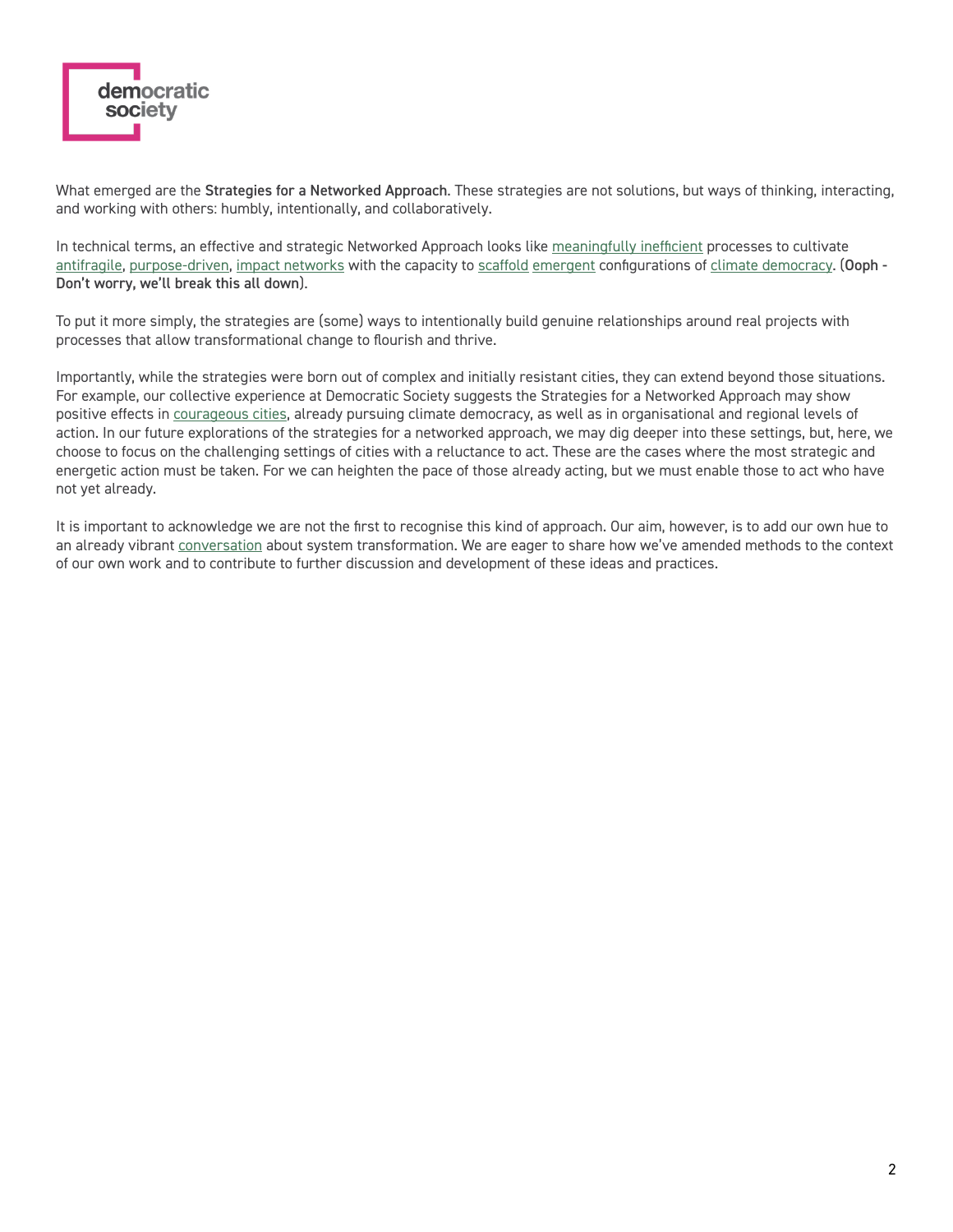<span id="page-2-8"></span>

# <span id="page-2-0"></span>**GLOSSARY**

Here are some of the existing ideas we're playing with, building on, and adapting in our own contexts.

Many of these words and phrases might feel like jargon; we don't, necessarily, disagree. And, yet, sometimes, words and phrases like these can be useful because they name something we've known to be true without the means to express it. They put a name on impactful work that is largely dismissed as insignificant because it doesn't have the jargon. By attributing the work of relationship development, process design, authentic care, and genuine commitment to purpose with language, we enable ourselves to argue for why this work is absolutely legitimate and highly consequential.

And, so, we will proceed with this "jargon" as the useful context, framing, and guard rails for our Strategies for a Networked Approach.

## <span id="page-2-1"></span>01. Meaningful Inefficiency

"Meaningful inefficiencies represent the design of systems" and processes that temporarily slow things down for the purpose of enabling shared meaning making. "The results . . . can be increased civic learning, reflection, empathy, and increased awareness of civic systems and their effects which citizens can then leverage in creating new forms of action in the normal processes of civic life." Gordon, Eric, and Stephen Walter. 2019. "Meaningful Inefficiencies: Resisting the Logic of Technological Efficiency in the Design of Civic Systems."

#### <span id="page-2-5"></span>02. Scaffolding

"Whether we call [it] a scaffold, a lattice, a platform, a culture, an infrastructure, a framework, a schema, or a rule set, the intent is the same: to design an intermediary framework that is not the thing itself [in this case, climate democracy], but the means by which many different configurations [of climate democracy] may emerge." Hunt, Jamer. 2020. Not to Scale: How the Small Becomes Large, the Large Becomes Unthinkable, and the Unthinkable Becomes Possible. Additions by author.

#### <span id="page-2-2"></span>03. Antifragile

"Beyond resilience or robustness", antifragility is a property of artefacts, processes, and systems, which regenerate themselves "continuously by using, rather than suffering from, random events, unpredictable shocks, stressors, and volatility." Taleb, Nassim Nicholas. 2016. Antifragile: things that gain from disorder. (With addition from the author).

# <span id="page-2-3"></span>04. Purpose-Driven

Distinct from action inspired purely by obligation or transaction, purpose-driven action is an orientation to learn, collaborate, design, build, maintain, repair, and–most generally– act–based on the intrinsic meaningfulness of the act itself.

# <span id="page-2-6"></span>05. Emergence

"Emergence is the way complex systems and patterns arise out of a multiplicity of relatively simple interactions." Nick Obolenksy (as referenced by adrienne maree brown brown in Emergent Strategy: Shaping Change and Changing Worlds. 2017.)

"In these systems, agents residing on one scale start producing behaviour that lies one scale above them: ants create colonies; urbanites create neighbourhoods," citizens create climate democracy. Johnson, Stephen. 2006. Emergence: the connected lives of ants, brains, cities, and software. New York: Scribner. (With addition from the author).

## <span id="page-2-4"></span>06. Impact Networks

Neither "spontaneous or accidental", . . . these networks deliberately connect people and organizations together to promote learning and action on an issue of common concern. " Ehrlichman, David. 2021. Impact Networks: Creating Connection, Sparking Collaboration, and Catalyzing Systemic Change.

# 07. Systems Change

"Systems change is about shifting the conditions that are holding the problem in place." Kania, John, Mark Kramer, Peter Senge. 2018. The Water of Systems Change. FSG. [www.fsg.org/](https://www.fsg.org/publications/water_of_systems_change) [publications/water\\_of\\_systems\\_change.](https://www.fsg.org/publications/water_of_systems_change)

# <span id="page-2-7"></span>08. Climate Democracy

Climate democracy is the entanglement of two, perpetual processes. Democracy enables everyone to participate in the imagination, creation, and repair, and maintenance of their joint future. It entails having a say in shaping the democratic infrastructure that allows us to collectively thrive. Climate action is a process by which individual, collective, and systemic decisions are made to nurture and ensure the possibility of an ongoing future on this planet.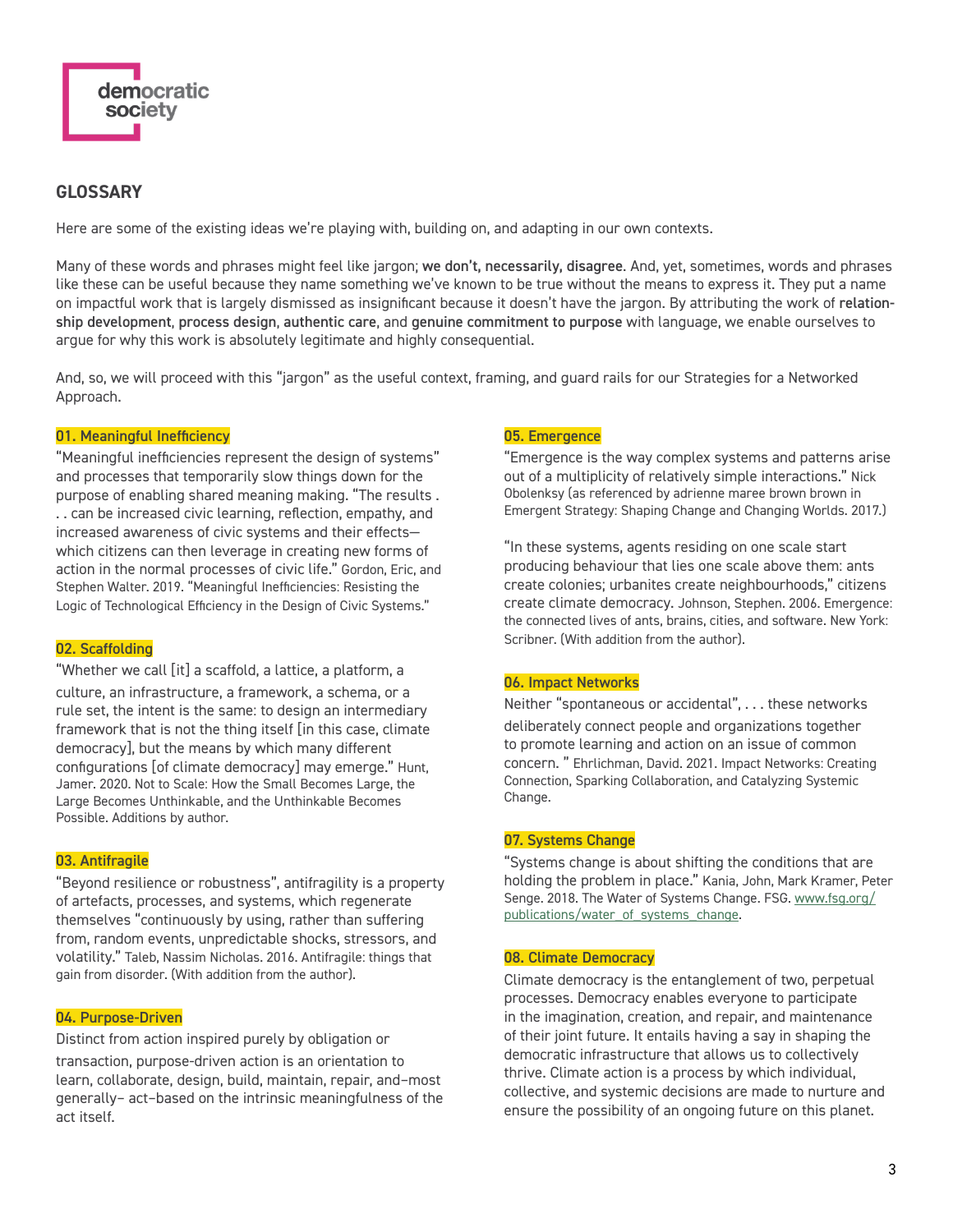

Climate action enables us a future and democracy allows it to be a future for all. It is both metaphorical and actual [rooted collaboration](https://docs.google.com/document/d/1LHIjy0Ihay3mw816qE4Zxm2qNnNdMyRmXwMaJMcEsqY/edit?usp=sharing), which affords equitable, thrivable futures for all. Thus, advancing climate democracy today, affords climate democracy tomorrow.

#### <span id="page-3-1"></span>09. Courageous Cities

Some city governments demonstrate the effect transformational courage can have. They are trying new strategies, acting with their citizens, and trusting them as capable partners, all while developing ingenious configurations of climate democracy. This is courage to act–albeit with imperfect information and uncertainty about exact outcomes–so they can learn, adjust and respond to the climate emergency democratically.

#### <span id="page-3-0"></span>10. Change-Hesitant Cities

Many city governments are risk averse. Others are outright resistant to change. Whether this is because of political, operational, or historical reasons, these governments will not act unless action is made necessary, by external or internal pressure or rationale. We are not naïve to the realities and risks that political turnover has on governance and municipal management. Nevertheless, hesitancy or

resistance must be only part of the journey, not the end, and it is important to find ways to mobilise action even in settings that are hesitant to act.

# 11. Change-Makers

Individuals within a government, who may not have the title of chief or director, but with the motivation and authority (or permission) to leverage the institutional power of the government to design and advance participatory projects. These individuals can be found in both courageous as well as hesitant cities. A Networked Approach multiplies the effectiveness of these individuals.

## <span id="page-3-2"></span>12. Network Cultivators

Occasionally, a change-maker is also a network cultivator: an individual who–by strength of character and relational competencies–is uniquely able to facilitate genuine connections, grow relationships, and responsibly and thoughtfully support the pruning of networks. Often, however, these network cultivators are individuals or organisations outside the bounds of city government with existing, deeply rooted connections around, across, and throughout the city.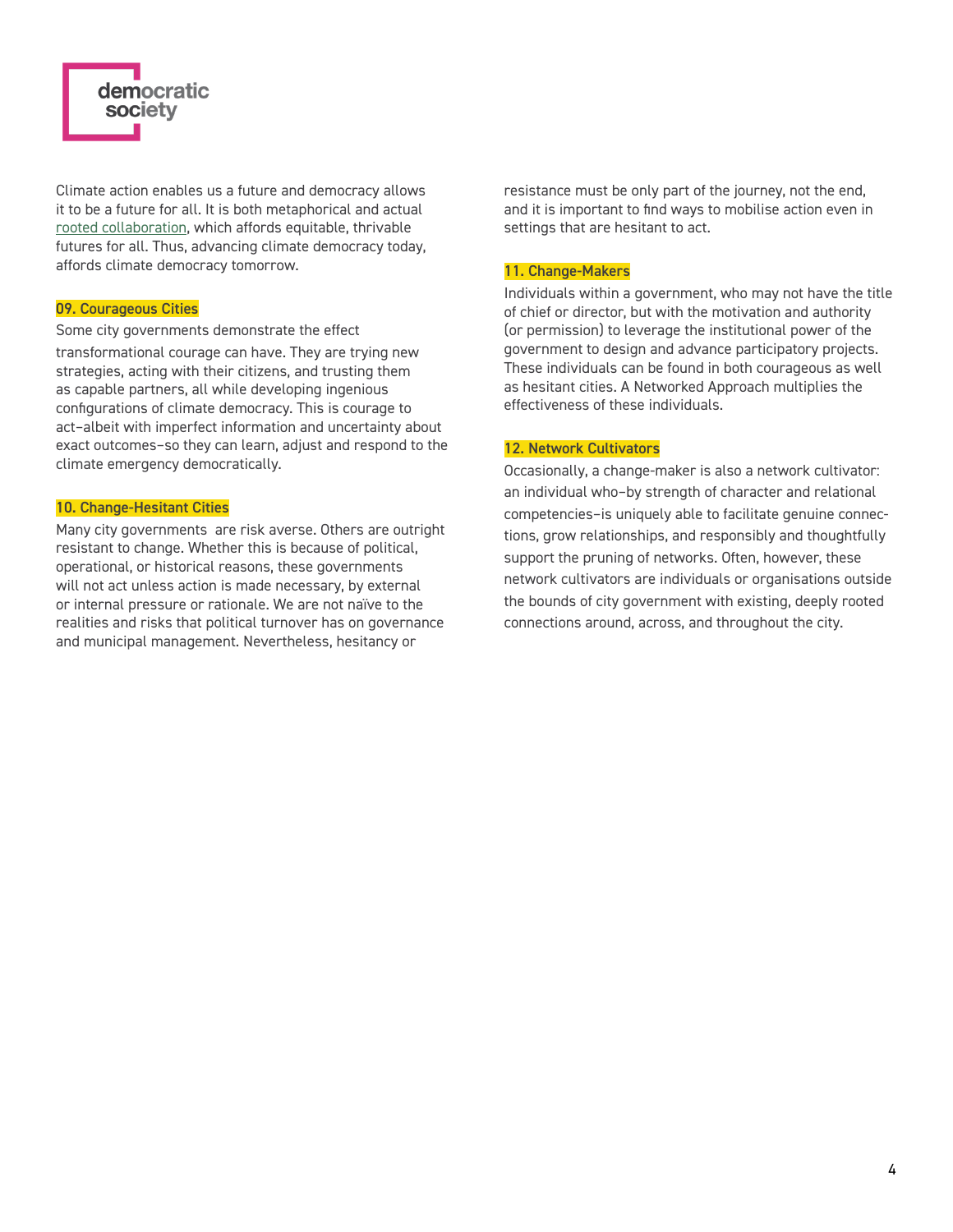

# <span id="page-4-0"></span>**GOALS**

Two goals often come to mind when engaging in the work toward climate democracy.

Foremost, there is the goal of system transformation: to establish, advance, and actualize climate democracy and climate democracy practices. This goal is as ambitious as it can feel ambiguous. It offers visionary purpose, but, generally, lacks the tangibility to feel immediately achievable. Nevertheless, it offers inspiration and a vision for what an ongoing process toward climate democracy might be.

The other pressing goal is project success. Rarely is our work done in the absence of a project. These are important because they offer actionable opportunities to enact change in tangible ways. Moreover, these projects can act like windows, through which we can glimpse and touch elements of the systems we seek to change. By engaging at the project level, we find the entry points and tangible opportunities for action that can have systemic impact. That said, the scale and singular nature of projects can make them feel too constrained to affect the kind of change we are driven to make with our first goal: climate democracy.

What makes the Networked Approach so effective is that it offers an intermediary, enabling goal: [scaffolding](#page-2-5). With a Networked Approach, an impact network can be cultivated around a project–with a two or three year time horizon–to facilitate the emergence of ongoing, intergeneration efforts to actualize climate democracy. While change may be gradual, a Networked Approach offers ways to tangibly enact climate democracy at expanding scales. This includes shifts in forms and approaches of governance, expansions of acknowledged and demanded skills and capacities, new visions, adopted senses of shared purpose, cross-city culture change, and, frequently, more quality projects from which climate democracy can be tangibly actualized.



Root systems begin by supporting a single tree, a mushroom, a dandelion. These roots nourish the plant's growth and ecological contributions. But, as time goes on, these roots expand and weave and grow themselves. And in so doing, the roots become underpinning, interconnected, communicating and collaborative. They become networks of networks and systems of systems by which a full forest can become interdependent, flourish, and thrive.

Like the roots of a plant, a networked approach facilitates the success of a single project. But, the approach--and the strategies by which it can be achieved--cultivates the interconnected impact networks necessary to enable emergent and ongoing opportunities toward systems transformation; toward a climate democracy that can become interdependent, flourish, and thrive.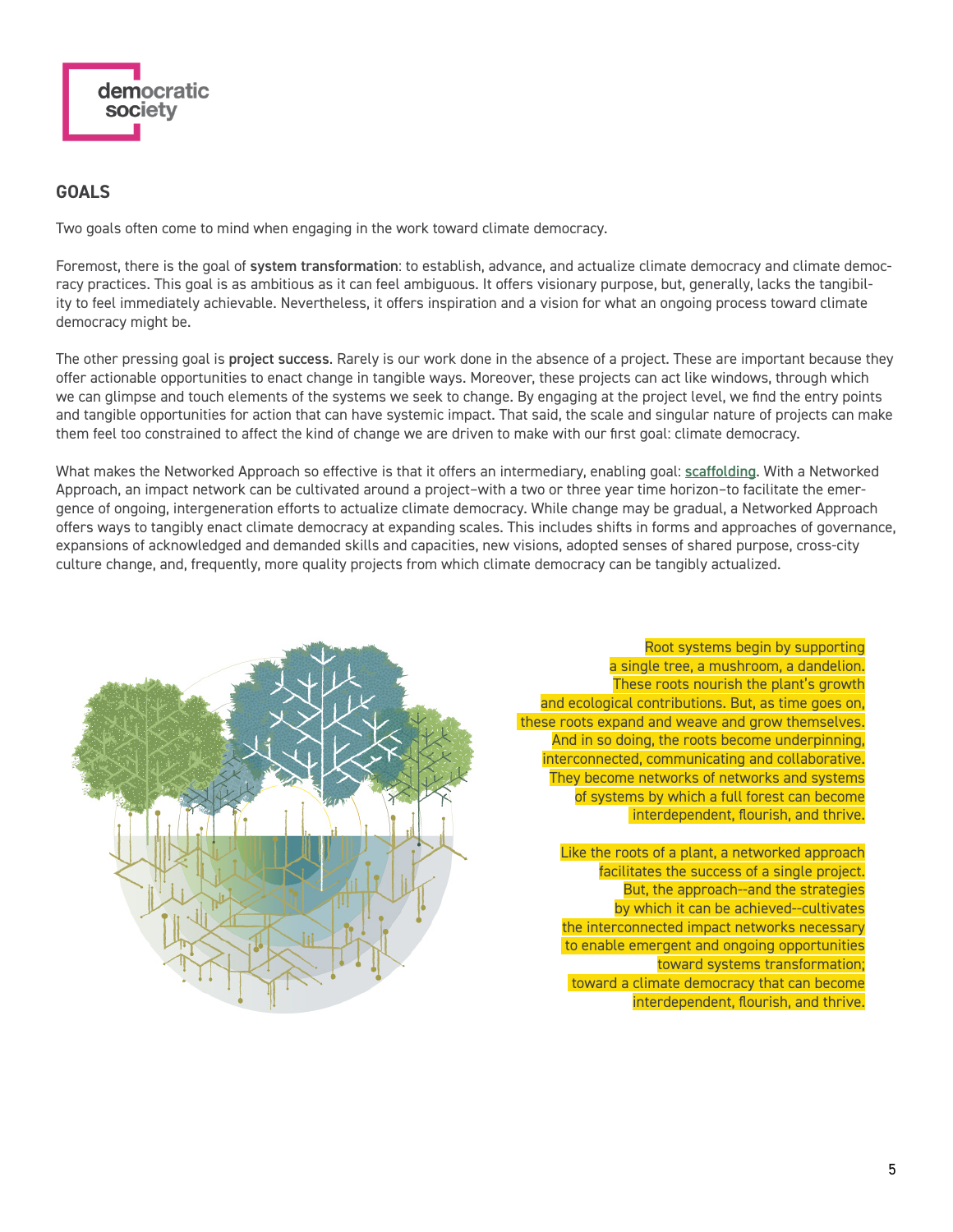

We can think about each of these goals operating at three levels: Micro, Mezzo, and Macro. If we focus only on the micro level goal (project success) we may successfully deploy the project, but this achievement will not unlock any other goals. Likewise, if we only focus on the macro level goal (systems transformation), we may actually sacrifice our capacity to make a planned, tangible impact. But, by focusing on the mezzo level (the scaffolding), we can cultivate the people, organisations, tools, processes, and networks, which are uniquely capable and necessary to achieve success at the level of project design, deployment, and learning as well as toward advancing climate democracy.

| LEVEL                                             | <b>DESCRIPTION</b>                                                                                  |
|---------------------------------------------------|-----------------------------------------------------------------------------------------------------|
| <b>Micro Goal</b>                                 | We aim to design, deploy, and learn from a tightly scoped participatory climate action project      |
| <b>Project Success</b>                            | we've co-designed with change-makers.                                                               |
| <b>Mezzo Goal</b>                                 | We aim to cultivate the scaffolding necessary to enable the participatory climate action project to |
| Scaffolding                                       | flourish into different emergent and antifragile configurations of climate democracy.               |
| <b>Macro Goal</b><br><b>System Transformation</b> | To establish, advance, and actualize climate democracy and climate democracy practices.             |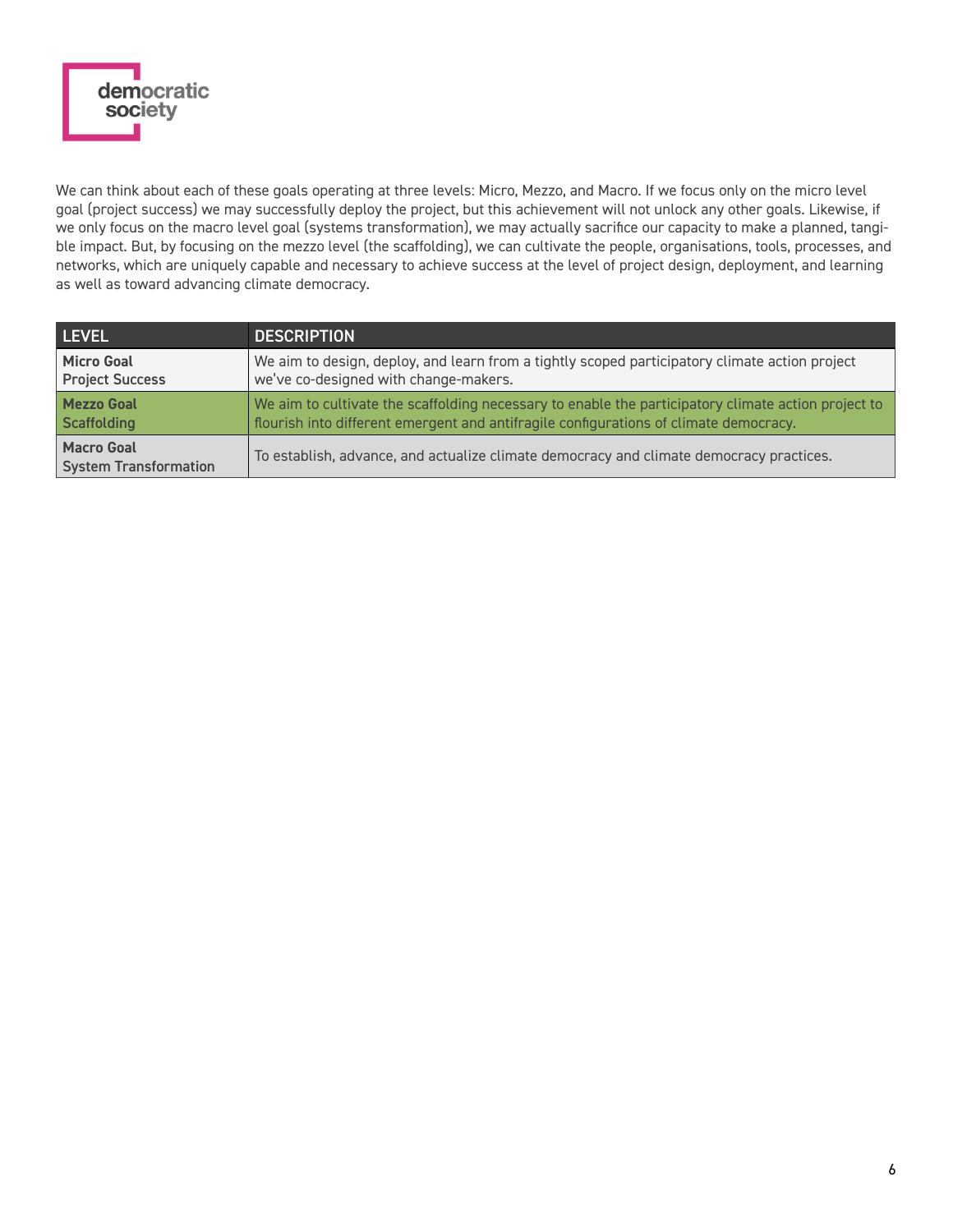

# <span id="page-6-0"></span>**STRATEGIES**

# "Establecer alianzas duraderas con otros profesionales, instituciones y comunidades es imprescindible si queremos dar (y diseñar) un servicio público adaptado a las necesidades de hoy día."

"Establishing lasting alliances with other professionals, institutions and communities is essential if we want to provide a public service adapted to today's needs."

-Member of the Madrid Working Group-

We have learned how we pursue the goals of the Strategies for a Networked Approach is what determines whether we will achieve them at all. In this sense, how we make our impact becomes the impact we make.

This is a process-oriented approach, with a heavy reliance on the value of [meaningful inefficiencies](#page-2-1): seemingly disruptive or 'unpractical' designations of time in a project process for participatory meaning making, learning, disagreement, and action.

This meaningfully inefficient process allows us to cultivate antifragile, purpose-driven impact networks that can scaffold emergent configurations of climate democracy. This necessitates, at least, **four, high-level strategies**:

# The first strategy for a Networked Approach is to **foster a shared sense of purpose**.

| Strategy #1                                   | <b>Description</b>                                                                                                                                                                                                                                                                                                                                                                                                                          |  |
|-----------------------------------------------|---------------------------------------------------------------------------------------------------------------------------------------------------------------------------------------------------------------------------------------------------------------------------------------------------------------------------------------------------------------------------------------------------------------------------------------------|--|
| Foster a<br><b>Shared Sense</b><br>of Purpose | Embed the project, the partnerships, and process with a collectively discussed and determined purpose.<br>This purpose is why you even have a project, why you are working with the individuals and organisations<br>you are, and why carrying out the process in a particular way matters. This purpose should be reflected in<br>both the details and agreements of the project and in the way relationships are developed and cared for. |  |
| <b>Examples</b>                               |                                                                                                                                                                                                                                                                                                                                                                                                                                             |  |

| --------                                                                                                                                                                                                                                                           |                                                                                                                                                                                                                                                                                                                     |  |  |
|--------------------------------------------------------------------------------------------------------------------------------------------------------------------------------------------------------------------------------------------------------------------|---------------------------------------------------------------------------------------------------------------------------------------------------------------------------------------------------------------------------------------------------------------------------------------------------------------------|--|--|
| Madrid                                                                                                                                                                                                                                                             | Orléans                                                                                                                                                                                                                                                                                                             |  |  |
| To support the design of portfolios for the EIT Climate-KIC<br>Madrid Deep Demonstration, we brought together individuals<br>from the university, foundations, local entities, and the city ad-<br>ministration, including individuals from different departments. | With the support of Democratic Society, the Orléans Métropole<br>underwent an Assises process-a participatory, multistake-<br>holder process. Its purpose was to identify and establish a<br>shared sense of purpose for the concrete actions to meet<br>the Metropole's climate objectives through a participatory |  |  |
| We gathered these people and organisations around a shared<br>vision towards a climate neutral city.                                                                                                                                                               | approach. Workshops and meetings were organised across<br>public agents over several months.                                                                                                                                                                                                                        |  |  |
| Once there was enough of a shared sense of purpose between<br>participants, we added more actors to the group. Participants<br>split into groups to address concrete challenges. Coordination<br>meetings allowed us to keep track and not lose focus.             | This way of working internally was new for the Metropole's<br>agents.                                                                                                                                                                                                                                               |  |  |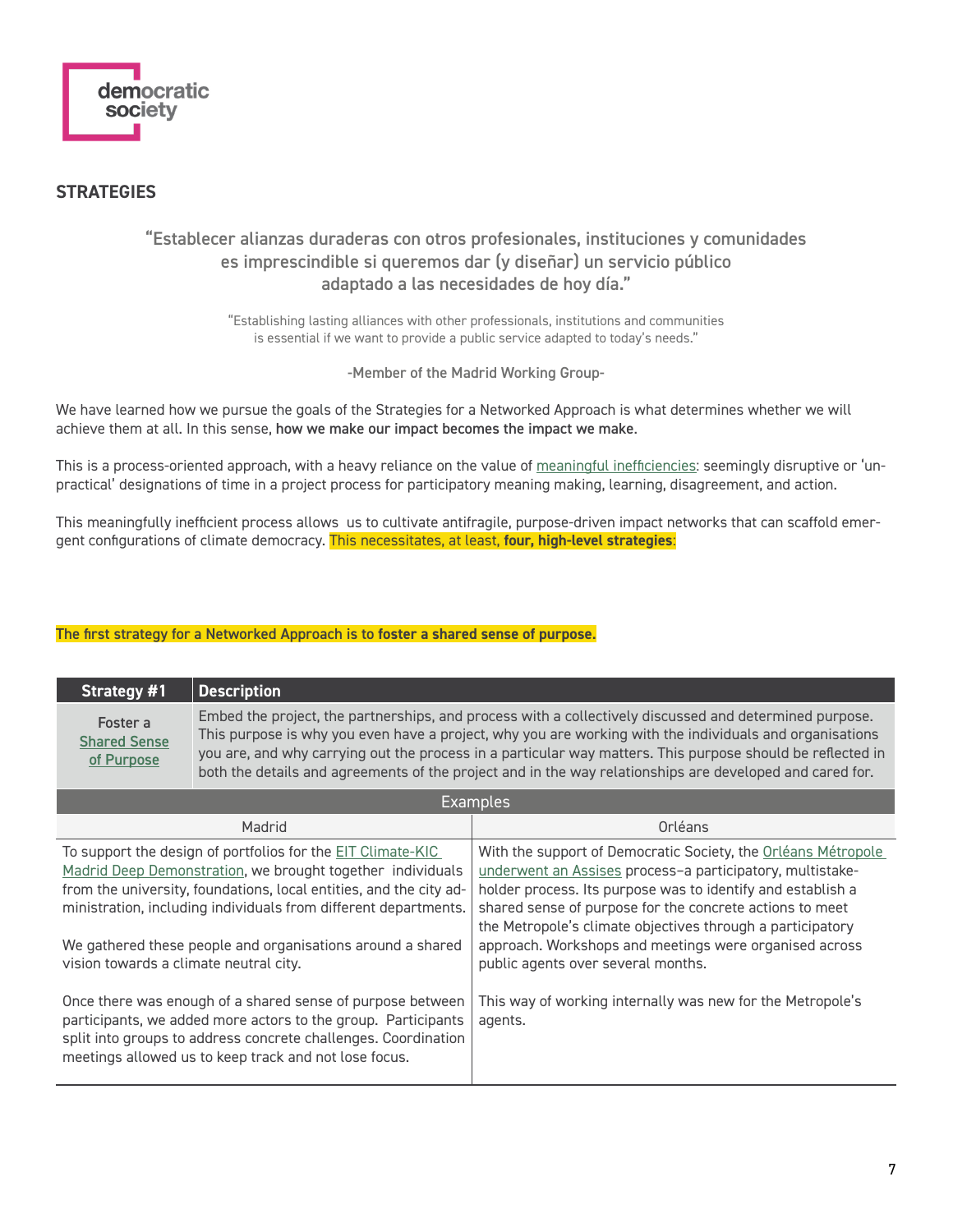# A shared sense of purpose enables you to identify and gather the folks necessary to **cultivate impact networks**.

| <b>Strategy #2</b>                                                                                                                                                                                                                                                                                                                                                                                                                                                                                                                                                                                                                                                                                                                                                                 | <b>Description</b>                                                                                                                                                                                                                                                                                                                                                                               |                                                                                                                                                                                                                                                                                                                                                                                                                            |  |
|------------------------------------------------------------------------------------------------------------------------------------------------------------------------------------------------------------------------------------------------------------------------------------------------------------------------------------------------------------------------------------------------------------------------------------------------------------------------------------------------------------------------------------------------------------------------------------------------------------------------------------------------------------------------------------------------------------------------------------------------------------------------------------|--------------------------------------------------------------------------------------------------------------------------------------------------------------------------------------------------------------------------------------------------------------------------------------------------------------------------------------------------------------------------------------------------|----------------------------------------------------------------------------------------------------------------------------------------------------------------------------------------------------------------------------------------------------------------------------------------------------------------------------------------------------------------------------------------------------------------------------|--|
| Cultivate<br><b>Impact Networks</b>                                                                                                                                                                                                                                                                                                                                                                                                                                                                                                                                                                                                                                                                                                                                                | Create a network of genuine, complementary relationships, which link transdisciplinary capabilities and<br>resources from across a city to act in unison toward a shared purpose. This is a network geared toward<br>action and capable of integrating the skills, people, practices, and processes necessary to deliver on the<br>project while, simultaneously, scaffolding climate democracy. |                                                                                                                                                                                                                                                                                                                                                                                                                            |  |
| <b>Examples</b>                                                                                                                                                                                                                                                                                                                                                                                                                                                                                                                                                                                                                                                                                                                                                                    |                                                                                                                                                                                                                                                                                                                                                                                                  |                                                                                                                                                                                                                                                                                                                                                                                                                            |  |
| Madrid                                                                                                                                                                                                                                                                                                                                                                                                                                                                                                                                                                                                                                                                                                                                                                             |                                                                                                                                                                                                                                                                                                                                                                                                  | Orléans                                                                                                                                                                                                                                                                                                                                                                                                                    |  |
| In Madrid, it was understood that regulatory frameworks are<br>hindering progress towards climate democracy. In order to<br>address the complex nature of regulations, different actors<br>formed a working group to address the challenge with a<br>multitude of different perspectives and experiences. The<br>working group carried out interviews with different actors<br>inside and outside the city administration. Findings were<br>systematised to understand the main ideas, challenges and<br>possible next steps. The working group held three workshops<br>with experts across sectors to achieve agreement on<br>priorities and define a strategy on how to overcome barriers.<br>A joint calendar helped to highlight opportunities and work<br>towards milestones. |                                                                                                                                                                                                                                                                                                                                                                                                  | In Orléans, a Participation Task Force (PTF) was created in<br>order to ensure that stakeholder engagement and citizen<br>participation was at the heart of the Assises process.<br>The members of the PTF changed on a regular basis depending<br>on current affairs and agenda. Different Departments of<br>the Metropole were represented i.e Innovation, Culture,<br>Environment, Strategic policy, and Participation. |  |
| The process was led by a group of 5 organisations and<br>experts from inside and outside the city administration. The<br>workshops were attended by more than 40 experts.                                                                                                                                                                                                                                                                                                                                                                                                                                                                                                                                                                                                          |                                                                                                                                                                                                                                                                                                                                                                                                  |                                                                                                                                                                                                                                                                                                                                                                                                                            |  |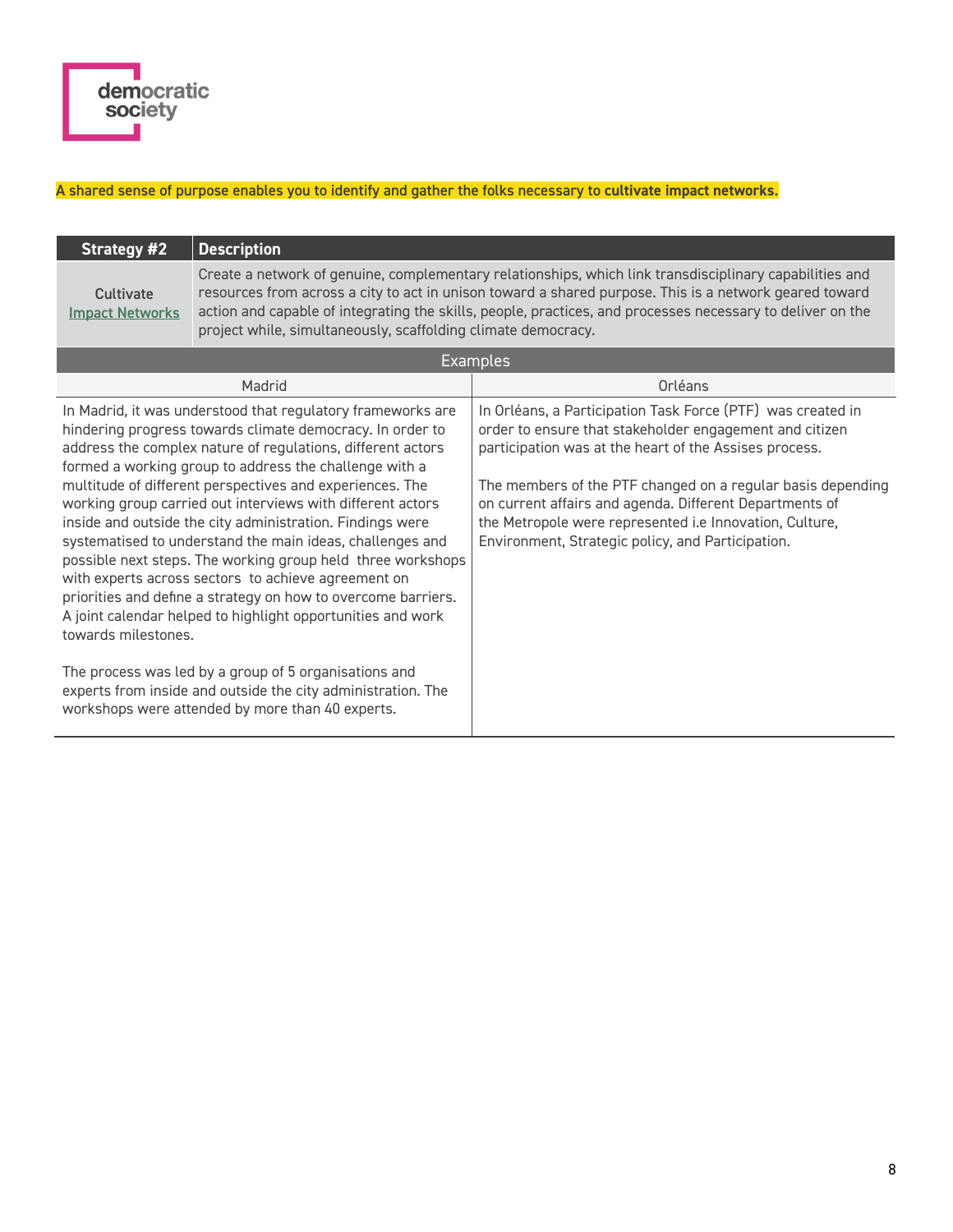# Given that [enabling conditions](#page-10-0) have been put in place, you can take take action with your impact networks to **enable emergent impacts to flourish**.

| Strategy #3                                      | <b>Description</b>                                                                                                                                                                                                                                                                                                                                                                                                                                                                                                                                                                                                                                                                             |  |  |  |
|--------------------------------------------------|------------------------------------------------------------------------------------------------------------------------------------------------------------------------------------------------------------------------------------------------------------------------------------------------------------------------------------------------------------------------------------------------------------------------------------------------------------------------------------------------------------------------------------------------------------------------------------------------------------------------------------------------------------------------------------------------|--|--|--|
|                                                  | By cultivating impact networks and establishing enabling conditions (see below), we can enable relatively<br>simple interactions within and across the impact networks to have emergent and evolving impacts toward<br>climate democracy.<br>In addition to the enabling conditions, we are aware of, at least, two additional enabling efforts that are                                                                                                                                                                                                                                                                                                                                       |  |  |  |
|                                                  | profoundly important in this regard.                                                                                                                                                                                                                                                                                                                                                                                                                                                                                                                                                                                                                                                           |  |  |  |
| Enable<br><b>Emergent Impacts</b><br>to Flourish | Encourage the change-maker(s) to learn and reflect with their impact networks. The additional<br>insight they gain enables these change-makers to accelerate their ability to improvise and innovate<br>throughout the project process while expanding their capacity to respond to the project and process<br>complexities in introspective and creative ways. This makes them more capable to respond to<br>emergent opportunities to advance climate democracy.                                                                                                                                                                                                                             |  |  |  |
|                                                  | Enable the project, process, and impact network to facilitate proximity to the people-particularly<br>2.<br>people whose experience, imagination, and intersectional understanding of problems differs from<br>those most commonly involved in government decision making. This proximity is important because<br>it ensures the project has the meaningful interactions, input, and buy-in necessary for the project to<br>have a positive and sustained impact. Moreover, This it also establishes a far reaching, meaningful,<br>networked connection to the shared purpose of the work. This allows for additional climate<br>democracy decisions, cultures, and actions to be scaffolded. |  |  |  |
|                                                  | <b>Examples</b>                                                                                                                                                                                                                                                                                                                                                                                                                                                                                                                                                                                                                                                                                |  |  |  |
|                                                  |                                                                                                                                                                                                                                                                                                                                                                                                                                                                                                                                                                                                                                                                                                |  |  |  |

| Madrid                                                                                                                                                                                                                                                                                                                                                                                                                                                               | Orléans                                                                                                                                                                                                                                                                                                                                                                                                                                                                                                                                                                                                                                                                                                                                                                                                                                                                                                                                                                 |
|----------------------------------------------------------------------------------------------------------------------------------------------------------------------------------------------------------------------------------------------------------------------------------------------------------------------------------------------------------------------------------------------------------------------------------------------------------------------|-------------------------------------------------------------------------------------------------------------------------------------------------------------------------------------------------------------------------------------------------------------------------------------------------------------------------------------------------------------------------------------------------------------------------------------------------------------------------------------------------------------------------------------------------------------------------------------------------------------------------------------------------------------------------------------------------------------------------------------------------------------------------------------------------------------------------------------------------------------------------------------------------------------------------------------------------------------------------|
| One of the Madrid portfolios focused, specifically, on nature-<br>based solutions. In order to make the conceptual proposal a<br>reality, a focus was put on a specific project: Ecología a Pié de<br>Barrio. The project's aim was for schools to measure air and<br>water quality in their area. To design and test the prototypes<br>additional actors joined the project's working group, such as<br>local associations, a university and a foundation. Partners | 1) In Orléans, several CSOs' reps argued that they were not<br>consulted in the design of the Assises process. The Head<br>of Environment decided to meet them - with the support of<br>Demsoc staff- and she offered them the opportunity to facilitate<br>2 extra workshops regarding transition governance with<br>citizens, elected officials and stakeholders.                                                                                                                                                                                                                                                                                                                                                                                                                                                                                                                                                                                                     |
| brought in capacity, skills or resources, depending on their<br>ability. Setting a clear purpose and vision for the project<br>helped to implement the project. The partnership was built<br>on high levels of trust, shared power and responsibilities.<br>The project is now ready to incorporate new stakeholders and<br>expand the prototypes created.                                                                                                           | 2) Since citizen and stakeholder engagement was meant to be<br>at the heart of the Assises process, it was decided that each<br>public agent in charge of a core issue (food, waste, energy,<br>etc) should be trained on collective intelligence and how to<br>facilitate workshops with a group of very diverse persons.<br>Those training sessions were identified as key in order to<br>improve the confidence of each civil servant in their ability<br>to facilitate workshops with citizens (capacity-building) and<br>therefore participate in the Assises process itself. A few<br>months later, the creation of a School of Transition was<br>validated to train 3600 public agents to transition in its 3<br>dimensions: 1) relationships with residents/citizens 2) climate<br>3) New ways of working and doing things. The School of<br>Transition is co-designed by a representative group of public<br>agents (ie: from policemen to elected officials). |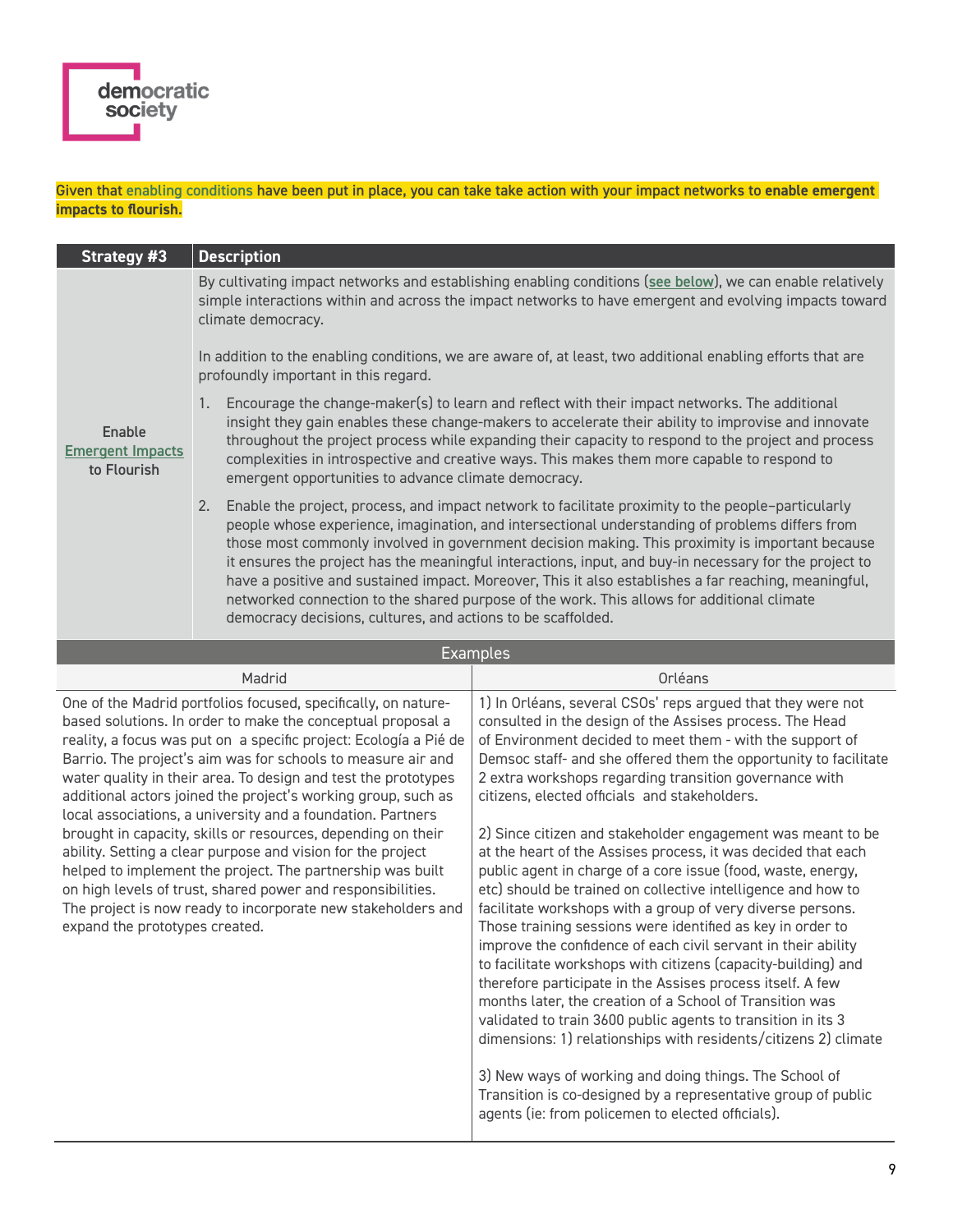# But these networks and the emergent impacts are at risk of devolving into nothing if you do not **design with (a sufficient degree of) antifragility.**

| Strategy #4                                                                                                                                                                                                                                                                                                                                                                                                                                                                                                                                                                                                                                                     | <b>Description</b>                                                                                                                                                                                                                                                                                                                                                                                                                                                                                                                                                                                                                                                                                                                                                                                                                                                                                                |                                                                                                                                                                                                                                                                                                                                                                                                                                                                                                                                                                                                                                                                                                                                                                                                                                                                                                                                                                                                                                                                                                                                                                                                                                                              |  |
|-----------------------------------------------------------------------------------------------------------------------------------------------------------------------------------------------------------------------------------------------------------------------------------------------------------------------------------------------------------------------------------------------------------------------------------------------------------------------------------------------------------------------------------------------------------------------------------------------------------------------------------------------------------------|-------------------------------------------------------------------------------------------------------------------------------------------------------------------------------------------------------------------------------------------------------------------------------------------------------------------------------------------------------------------------------------------------------------------------------------------------------------------------------------------------------------------------------------------------------------------------------------------------------------------------------------------------------------------------------------------------------------------------------------------------------------------------------------------------------------------------------------------------------------------------------------------------------------------|--------------------------------------------------------------------------------------------------------------------------------------------------------------------------------------------------------------------------------------------------------------------------------------------------------------------------------------------------------------------------------------------------------------------------------------------------------------------------------------------------------------------------------------------------------------------------------------------------------------------------------------------------------------------------------------------------------------------------------------------------------------------------------------------------------------------------------------------------------------------------------------------------------------------------------------------------------------------------------------------------------------------------------------------------------------------------------------------------------------------------------------------------------------------------------------------------------------------------------------------------------------|--|
| Design with<br>(a sufficient<br>degree of)<br><b>Antifragility</b>                                                                                                                                                                                                                                                                                                                                                                                                                                                                                                                                                                                              | Change-hesitant cities are volatile settings; Social movements can generate momentum, as can early<br>project success, but political leanings and politicians can shift and pandemics can hit. The world is<br>uncertain and in such uncertainty, the wisest thing we can do, as we facilitate systems transformation, is<br>design impact networks in such a way as to be sufficiently antifragile.<br>This means connecting and establishing complementary, distributed, and redundant change-makers.<br>These are generally other individuals or teams within or outside city government. This complementarity,<br>decentralisation, and redundancy ensures the impact networks have enough foundational security to<br>maintain emergent momentum. Even if something happens to one change maker-like taking a new job or<br>a shift in responsibilities-the emergence toward climate democracy can continue. |                                                                                                                                                                                                                                                                                                                                                                                                                                                                                                                                                                                                                                                                                                                                                                                                                                                                                                                                                                                                                                                                                                                                                                                                                                                              |  |
| <b>Examples</b>                                                                                                                                                                                                                                                                                                                                                                                                                                                                                                                                                                                                                                                 |                                                                                                                                                                                                                                                                                                                                                                                                                                                                                                                                                                                                                                                                                                                                                                                                                                                                                                                   |                                                                                                                                                                                                                                                                                                                                                                                                                                                                                                                                                                                                                                                                                                                                                                                                                                                                                                                                                                                                                                                                                                                                                                                                                                                              |  |
| Madrid                                                                                                                                                                                                                                                                                                                                                                                                                                                                                                                                                                                                                                                          |                                                                                                                                                                                                                                                                                                                                                                                                                                                                                                                                                                                                                                                                                                                                                                                                                                                                                                                   | Orléans                                                                                                                                                                                                                                                                                                                                                                                                                                                                                                                                                                                                                                                                                                                                                                                                                                                                                                                                                                                                                                                                                                                                                                                                                                                      |  |
| In Madrid, a specific project aimed at co-designing nature-<br>based solutions along with citizens in different places of<br>a neighbourhood. Four schools, a foundation, three local<br>associations and more than four departments of the city were<br>brought together to work in the same neighbourhood. The<br>goal was to connect actors that are currently working in the<br>territory with the resources of the city and vice versa.<br>This allows partners to come together behind a common<br>action plan, but in doing so we enrich, consolidate and<br>strengthen local champions and change makers that are<br>trying to achieve systemic change. |                                                                                                                                                                                                                                                                                                                                                                                                                                                                                                                                                                                                                                                                                                                                                                                                                                                                                                                   | In Orléans, by doing things differently - i.e., co-designing the<br>process internally in a transversal way and strengthening<br>individuals' capabilities - some political representatives had<br>challenges accepting a modification of the ways processes are<br>usually handled in the Metropole. They could block the process<br>at any time and partners and civil servants got very worried on<br>how things will turn for the Assises process, especially in the<br>absence of a key change-maker who was away for a few weeks.<br>But finally the Assises took place, and at the final event, in<br>September 2021, the Mayor validated the creation of a hybrid<br>citizen committee to follow up the Assises recommendations. A<br>thing that was unbelievable a few months earlier.<br>$\mathcal{L} = \mathcal{L} \mathcal{L} = \mathcal{L} \mathcal{L} = \mathcal{L} \mathcal{L} = \mathcal{L} \mathcal{L} = \mathcal{L} \mathcal{L} = \mathcal{L} \mathcal{L} \mathcal{L} = \mathcal{L} \mathcal{L} \mathcal{L} = \mathcal{L} \mathcal{L} \mathcal{L} \mathcal{L} \mathcal{L} = \mathcal{L} \mathcal{L} \mathcal{L} \mathcal{L} \mathcal{L} \mathcal{L} = \mathcal{L} \mathcal{L} \mathcal{L} \mathcal{L} \mathcal{L} \mathcal{L} \mathcal{L}$ |  |

This shift probably comes from the fact that the entire Metropole was already engaged in the process (civil servants, urban stakeholders and civil society organisations), and some elected officials kept on believing in the process, all of them creating a sufficient counter-power.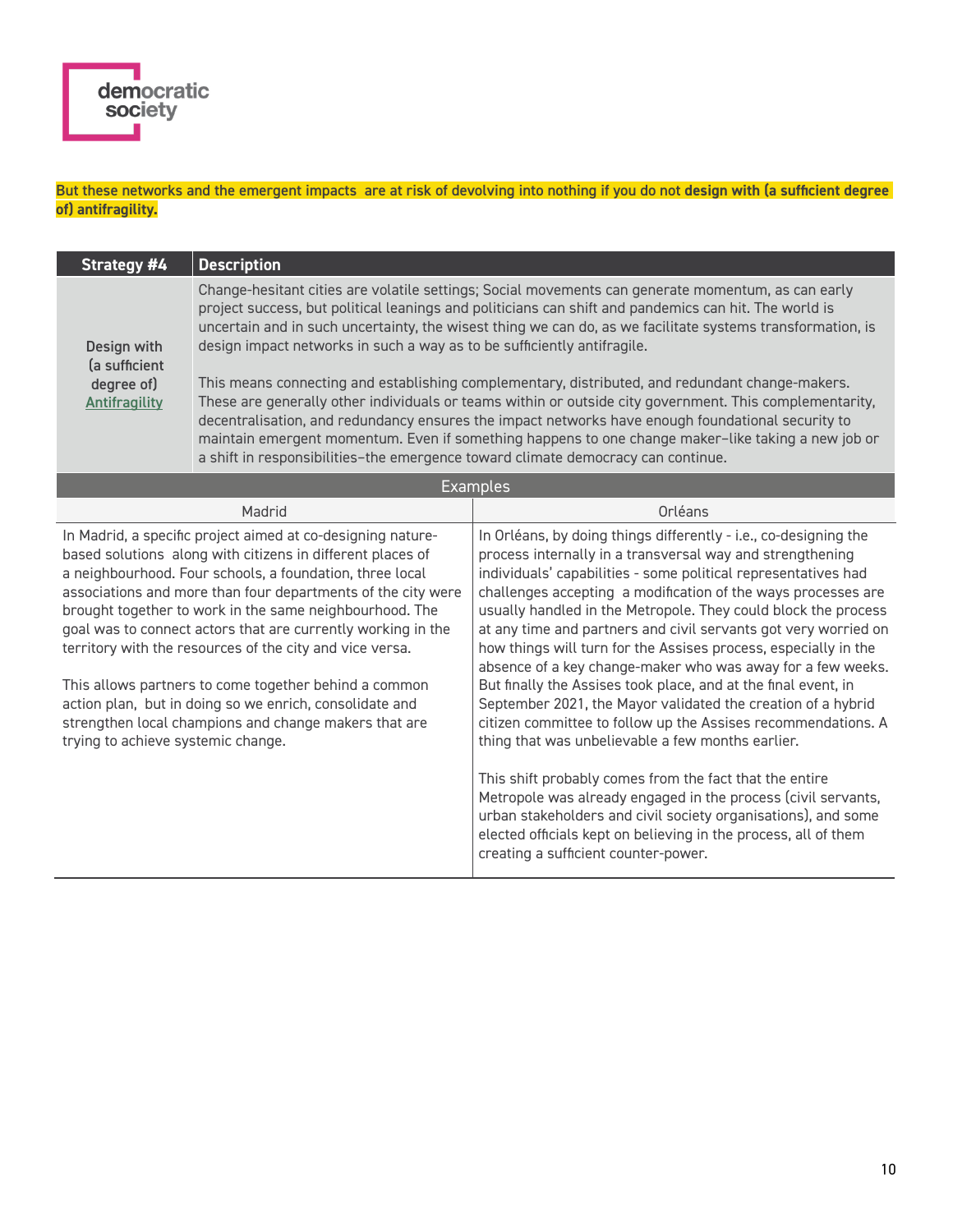

# <span id="page-10-0"></span>**ENABLING CONDITIONS**

# "La adaptación de los técnicos del ayuntamiento no pasa únicamente por incorporar conocimientos nuevos si no por aprender nuevas formas de hacer y crear nuevas redes que nos ayuden a afrontar los retos actuales, conectarse con el afuera es indispensable."

""The adaptation of the city council technicians does not only involve incorporating new knowledge, but also learning new ways of doing things and creating new networks that help us face current challenges. Connecting with the outside world is essential."

-Member of the Madrid Working Group-

In order to have a process which actually can achieve all four strategic activites, there are some key enabling conditions which should be established.

## **Build on Tangible Factors:**

# » A Defined Project Scope with Clear, Shared Vision(s) and Commitments

Projects are developed to address particular problems. The problems a project is developed to address tend to be the tangible elements of more sophisticated, intangible systemic challenges. Yet, the tangibility of the project gives it a concreteness and approachability in a way that systems change, in the abstract, does not.

It is, therefore, essential that project partners work closely with the change-maker(s) to develop a project that has a well defined scope. This includes developing early clarity regarding the shared vision(s), partner commitments, timelines, and what the shared sense of purpose is.

» Malleable, but Authentic Checkpoints, i.e., Deliverables and Milestones

Achieving precise project deliverables and milestones is often posed as an essential characteristic of a successful project. But, this kind of deployment of deliverables and milestones misses the point.

Rather than determinative steps in a successful process, deliverables and milestones can be authentic, collective checkpoints for reflection and reorientation. They are an opportunity to reflexively reassess whether a particular deliverable or milestone actually advances project success and emergence toward system transformation. And, if they are malleable, they can be redesigned and deployed to align with the shared sense of trajectory toward climate democracy.

## **Build in Intangible Considerations:**

# » A Process-Orientation

## It's not just about where you're going, but how you get there

We engage in meaningfully inefficient processes that enable the evolutionary, adaptive, and ephemeral nature of networks to organically extend the impact of a project from the micro to the macro levels. These are processes motivated by a shared, generally non-transactional, sense of purpose and enabled by clear, honest, and authentic communication and care.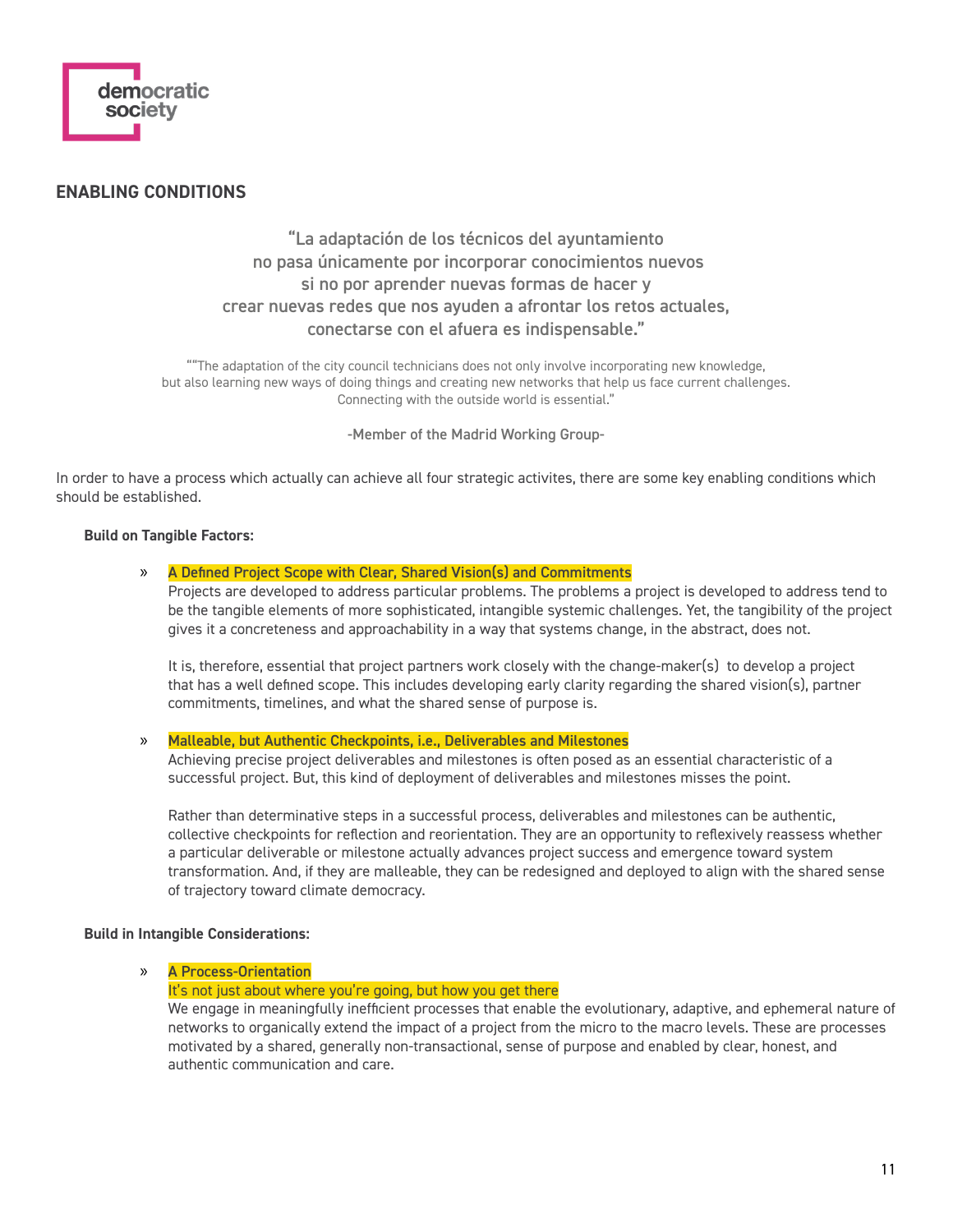## » Impact Sensemaking

democratic society

#### Discovery-based planning amidst an uncertain and ambiguous trajectory

Establishing mechanisms for ongoing, collective learning is an absolutely critical condition for deploying the Strategies for a Networked Approach. The right deliverables, the right strategy, the right methods cannot be known in advance. A discovery-based, impact sensemaking approach enables change-makers and project partners to develop iterative plans for learning and responding to what needs to be known to enable success on all three levels of goals, from project success to system transformation.

#### » Relational Competencies

#### Build, sustain, and, sometimes, end genuine relationships

The Strategies for a Networked Approach necessitate deep care, emotional intelligence, and nuance. They need the presence of maturity and interpersonal wisdom to build, sustain, and sometimes end genuine relationships. These [competencies](https://www.demsoc.org/resources/competencies-for-climate-democracy) are fundamental to develop and scaffold impact networks, with authentic commitment and shared sense of purpose. This is where a Network Cultivator-an individual inside or outside of city government with existing, deeply rooted connections around, across, and throughout the city–may be most essential.



# » Collective Self-Awareness

Be vulnerable enough to acknowledge current limitations and curious to find those actors who can support To afford diverse and complementary impact networks it is essential to practice collective self-awareness and vulnerability. This allows the network to be mindful of its cumulative experiences and assets when working together. It also offers the network the capacity to be conscientious of its limitations. Acknowledging these gaps and practising vulnerability, i.e., not hiding but being open about these limitations, enables the network to more effectively find and build relationships with those who can add perspective, ability, experience, and imagination.

#### » Cultures of Courage

#### Go beyond risk tolerance to enable a culture of transformational courage

To achieve climate democracy, we need more than a willingness to tolerate risk. Risk tolerance centres the risk rather than the emergent opportunity or enabling efforts that can be taken. The Strategies for a Networked Approach conscientiously build courage at the relational level and nurture a culture of transformational courage across the impact networks.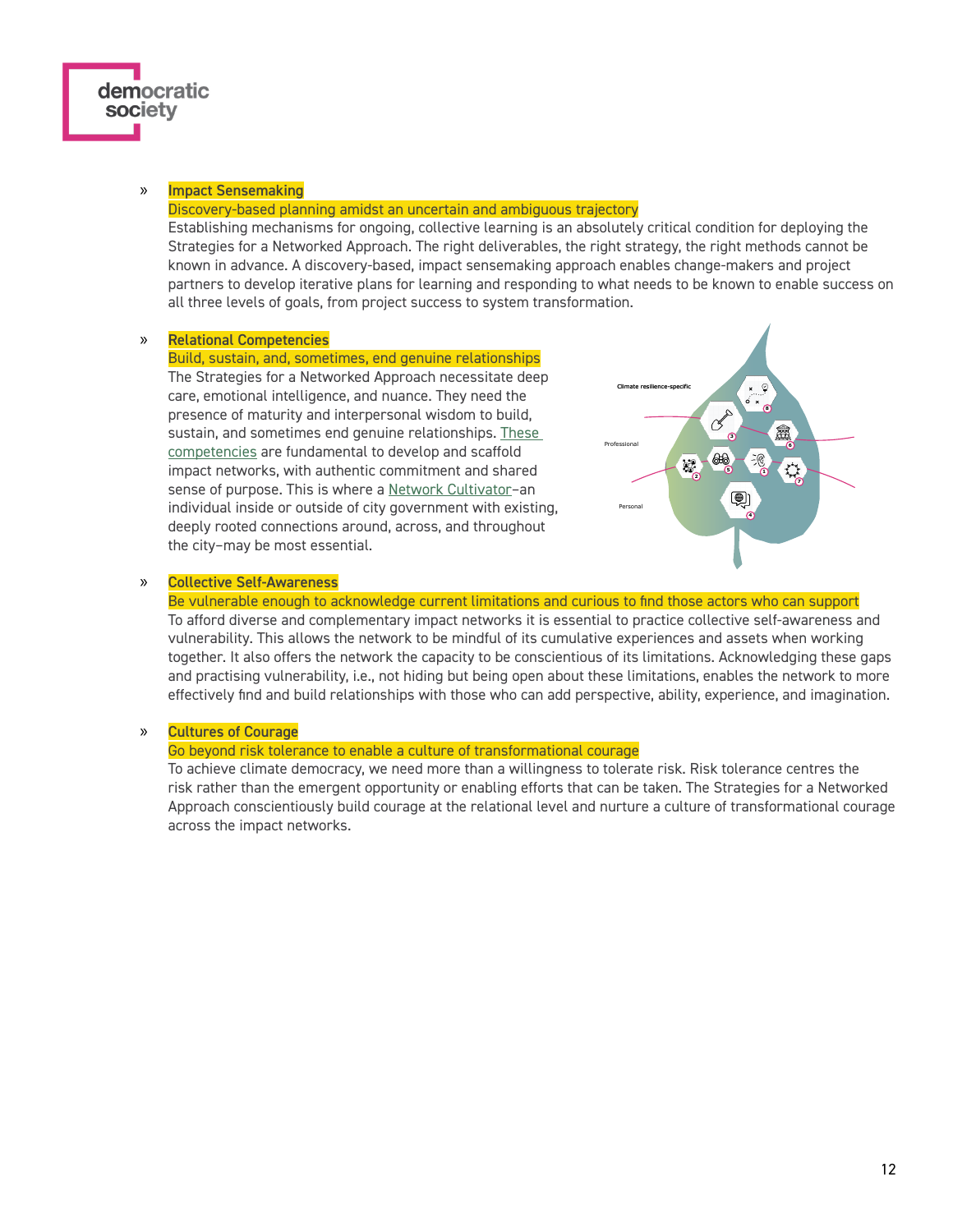

# **TL;DR** (To Long; Didn't Read)

In change-hesitant cities, Strategies for a Networked Approach can catalyse and sustain ongoing shifts toward climate democracy. These strategies respond to clearly defined city projects–designed with change-makers--to build purpose-driven, emergent impact networks. These networks grow to support and expand the reach of those change-makers and enhance the systems impacts of the initial projects. Simultaneously, these networks adapt to inevitable, yet unpredictable, changes in a city by introducing uniquely capable and connected, redundant change-makers across the city. These kinds of impact networks enable a sustained, evolving, and regenerative shift toward climate democracy.

This article introduces and explores the goals, strategies, enabling conditions, and examples of a Networked Approach by means of learnings that have been gained by the work Democratic Society has done in Orléans, FR, and Madrid, ES.